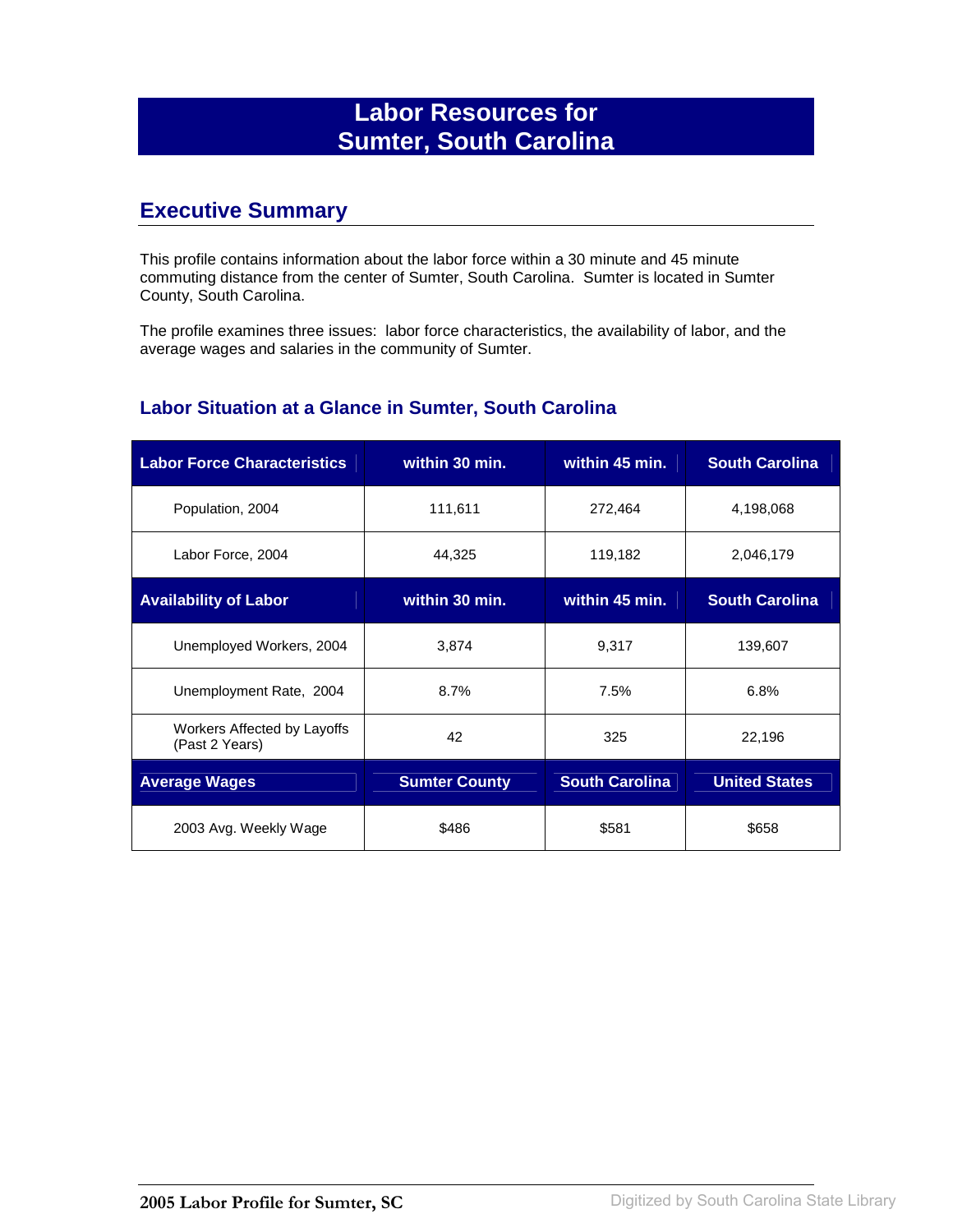# **Labor Force Characteristics for Sumter, South Carolina**

The composition and size of a community's labor force is linked very closely with demographic and economic conditions and trends in the region. The following labor force profile provides basic information on the population base and labor force characteristics so that the reader can better assess labor force conditions in the community.

| <b>Labor Force</b>             |                              |                                                |                                 |
|--------------------------------|------------------------------|------------------------------------------------|---------------------------------|
|                                | 30 min.<br><b>Drive time</b> | 45 min.<br><b>Drive time</b>                   | <b>South</b><br><b>Carolina</b> |
| Labor Force<br>2004            | 44,325                       | 119,182                                        | 2,046,179                       |
| Change since<br>2000           | $-4,538$                     | $-4,747$                                       | 49,079                          |
|                                |                              | <b>Population</b>                              |                                 |
| Population 2004                | 111,611                      | 272,464                                        | 4,198,068                       |
| Change since<br>2000           | $-406$                       | 1,710                                          | 186,056                         |
| Projected<br>2010              | 46,404                       | 136,166                                        | 4,446,704                       |
|                                |                              | <b>Gender Distribution</b>                     |                                 |
| Male                           | 53,224                       | 131,425                                        | 2,040,261                       |
| Female                         | 58,388                       | 141,039                                        | 2,132,454                       |
|                                |                              | <b>Age Distribution</b>                        |                                 |
| Ages 20-34                     | 23,457                       | 59,189                                         | 875,330                         |
| Ages 35-49                     | 23,879                       | 58,845                                         | 925,330                         |
| Ages 50-64                     | 17,891                       | 45,181                                         | 739,980                         |
| 20-54<br>*Prime Working<br>Age | 54,593                       | 136,312                                        | 2,084,880                       |
|                                |                              | <b>Highest Level of Educational Attainment</b> |                                 |
| <b>High School</b>             | 40,348                       | 97,970                                         | 778,054                         |
| Some College                   | 16,534                       | 40,235                                         | 500,194                         |
| Associate<br>Degree            | 6,025                        | 15,179                                         | 173,428                         |
| <b>Bachelors</b><br>Degree     | 7,740                        | 22,515                                         | 351,526                         |
| Post Bachelor                  |                              |                                                |                                 |

\*Prime working age group: People between the ages of 18-54 are often referred to as the prime working age group. In staffing a new facility, prudent managers often prefer to staff its production work force with workers whose ages form a normal distribution curve. This provides for stability, flexibility and continuity of knowledge.

Source: 2004 Estimates Based on 2000 U.S. Census of Population and Woods and Poole, 2003 Edition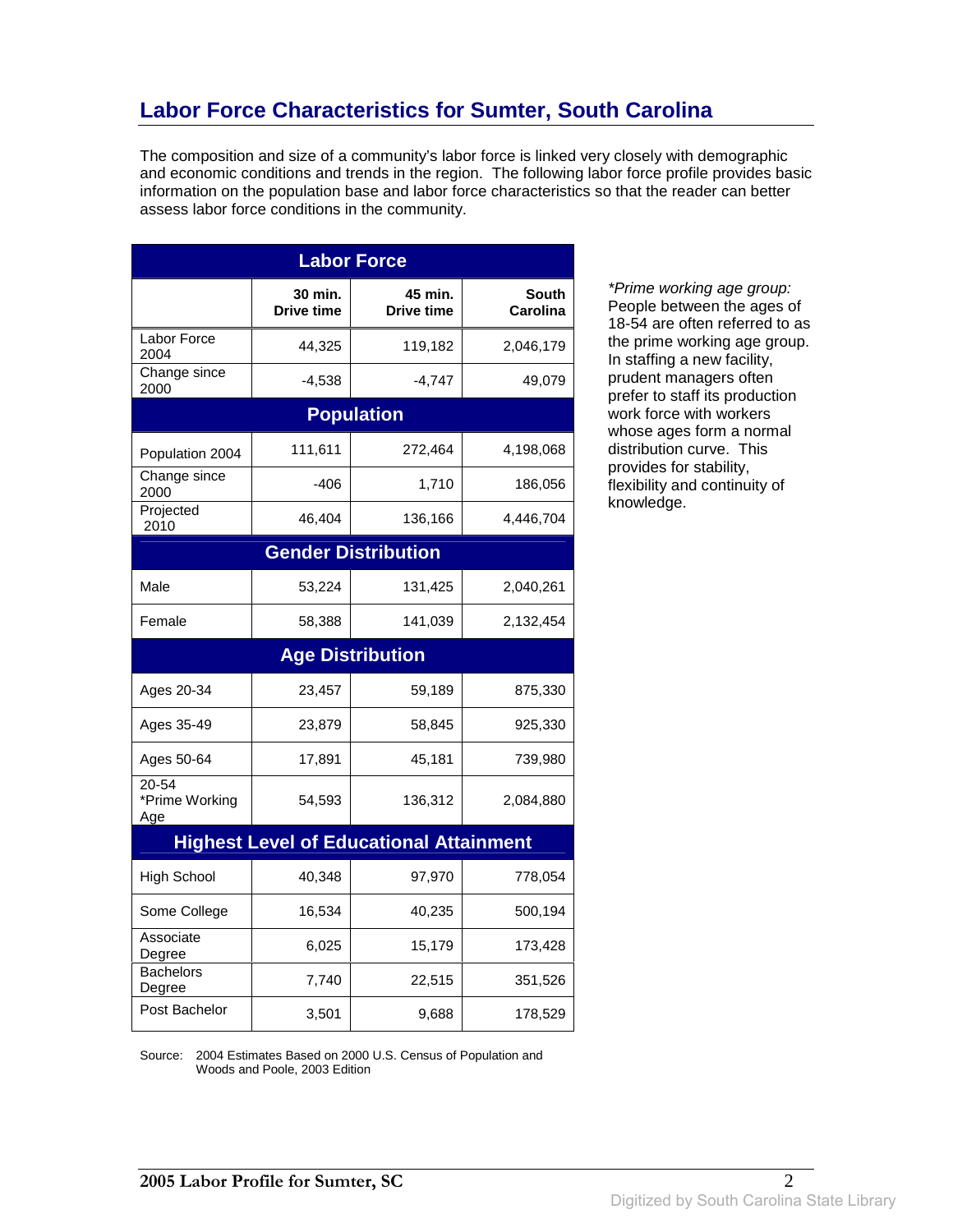# **Employment Characteristics for Sumter, South Carolina**

| <b>Total Employment</b> |                       |                       |                   |
|-------------------------|-----------------------|-----------------------|-------------------|
| Year                    | 30 min.<br>Drive time | 45 min.<br>Drive time | South<br>Carolina |
| 2004                    | 40.451                | 109,865               | 1,906,571         |

Total Employment data include all full and part-time wage and salaried workers in the area. These people may or may not reside in the area.

| <b>Monthly Employment by Sector</b><br><b>In Sumter County</b>                                       |                  |                   |                 |
|------------------------------------------------------------------------------------------------------|------------------|-------------------|-----------------|
| Sector                                                                                               | 30 min.          | 45 min.           |                 |
|                                                                                                      | Drive time<br>98 | Drive time<br>266 | South Carolina  |
| Agriculture, Forestry, Fishing and Hunting<br><b>Mining</b>                                          |                  | 7                 | 12,379<br>1,603 |
| <b>Utilities</b>                                                                                     | 41               | 78                | 11,891          |
| <b>Construction</b>                                                                                  | 308              | 1,728             | 111,730         |
| <b>Manufacturing</b>                                                                                 | 3,166            | 8,886             | 275,573         |
| Wood product manufacturing                                                                           | 55               | 294               | 8,371           |
| Nonmetallic mineral product manufacturing                                                            | 1                | 46                | 9,155           |
| Primary metal manufacturing                                                                          | 13               | 152               | 6,317           |
| Fabricated metal product manufacturing                                                               | 415              | 862               | 27,357          |
| Machinery manufacturing                                                                              | 5                | 238               | 21,278          |
| Computer and electronic product<br>manufacturing                                                     |                  |                   | 7,666           |
| Electrical equipment and appliance mfg.                                                              |                  | 10                | 10.748          |
| Transportation equipment manufacturing                                                               | 8                | 207               | 30,932          |
| Furniture and related product manufacturing                                                          |                  | 21                | 4,225           |
| Miscellaneous manufacturing                                                                          |                  | 12                | 7,846           |
| Food manufacturing                                                                                   | 5                | 175               | 17,832          |
| Beverage and tobacco product<br>manufacturing                                                        |                  | 1                 | 1,445           |
| Textile mills                                                                                        | 1,518            | 2,121             | 40,207          |
| Textile product mills                                                                                | 3                | 174               | 9,724           |
| Apparel manufacturing                                                                                | 1                | 29                | 5,321           |
| Paper manufacturing                                                                                  | 44               | 622               | 14,710          |
| Printing and related support activities                                                              | 1                | 29                | 7,327           |
| Petroleum and coal products manufacturing                                                            |                  |                   | 288             |
| Chemical manufacturing                                                                               | 13               | 694               | 21,659          |
| Plastics and rubber products manufacturing                                                           | $\overline{c}$   | 109               | 23,054          |
| <b>Wholesale Trade</b>                                                                               | 252              | 1,115             | 62,523          |
| <b>Retail Trade</b>                                                                                  | 1,421            | 5,140             | 224,031         |
| <b>Transportation and Warehousing</b>                                                                | 214              | 730               | 46,941          |
| <b>Education and Health Services</b>                                                                 | 2,212            | 7,850             | 156,232         |
| <b>Leisure and Hospitality</b>                                                                       | 869              | 3,251             | 192,748         |
| <b>Professional and Business Services</b><br>2003 Covered Wages, SC Employment Securities Commission | 620              | 2,362             | 186,481         |

Source: 2003 Covered Wages, SC Employment Securities Commission

**2005 Labor Profile for Sumter, SC** 3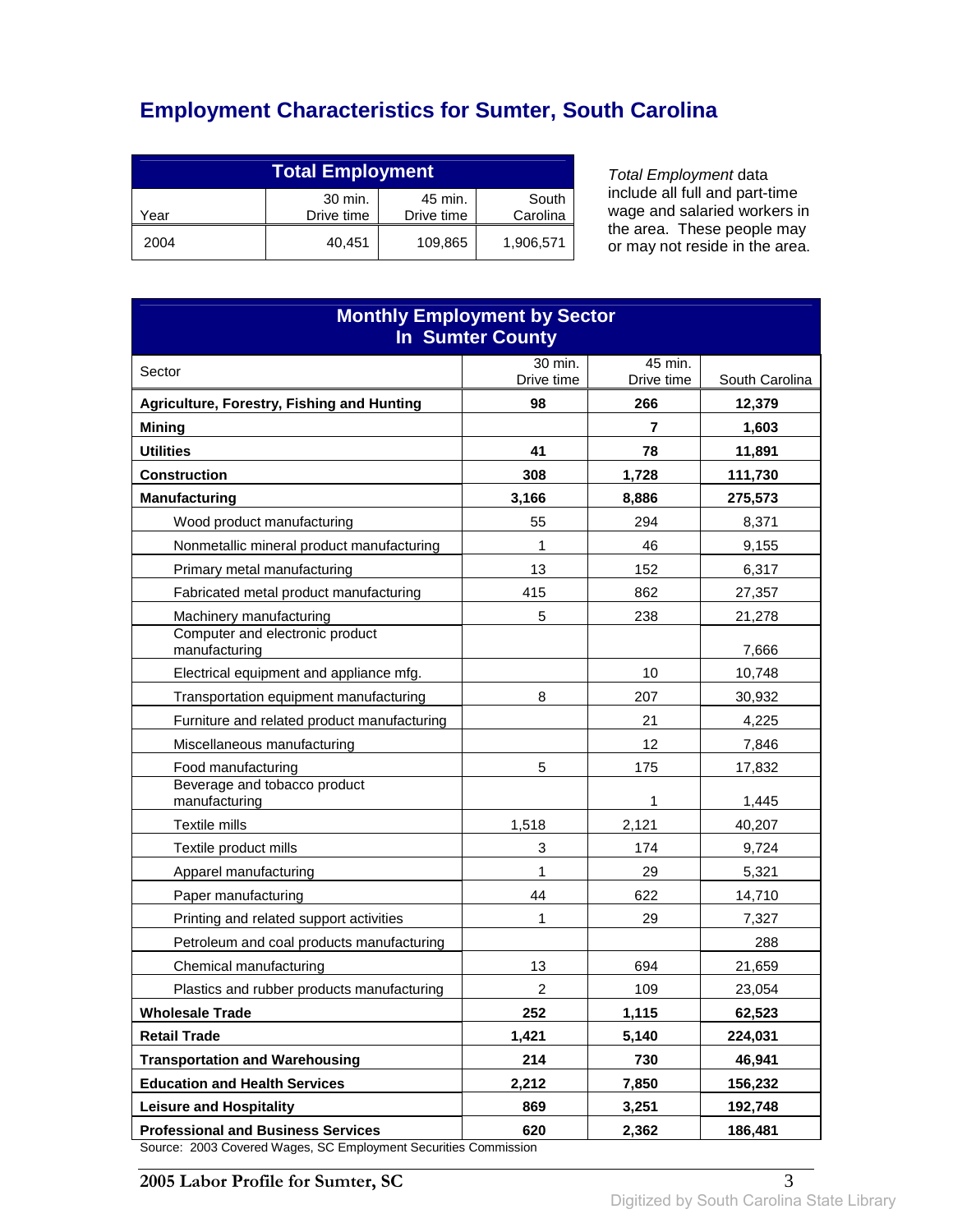| <b>Largest Industries by Total Employment</b><br>In Sumter County, SC |         |                                        |            |           |
|-----------------------------------------------------------------------|---------|----------------------------------------|------------|-----------|
| <b>Company Name</b>                                                   | City    | <b>Primary Product/Service</b>         | Employment | Date Est. |
| Gold Kist Inc                                                         | Sumter  | Poultry products                       | 2360       | 1991      |
| <b>Santee Print Works</b>                                             | Sumter  | Cotton fabric finishing                | 1100       | 1950      |
| <b>Becton Dickinson</b><br>Vacutainer Systems                         | Sumter  | Disposable blood collection<br>devices | 740        | 1969      |
| <b>Cooper Hand Tools</b>                                              | Sumter  | Hand tools                             | 600        | 1974      |
| Eaton Corporation                                                     | Sumter  | Electrical distribution equipment      | 495        | 1980      |
| Madison Industries Inc                                                | Sumter  | <b>Bath sets</b>                       | 400        | 1955      |
| Sumter Cabinet Co                                                     | Sumter  | Furniture                              | 380        | 1889      |
| Martin Color-Fi Inc                                                   | Sumter  | Fiber                                  | 260        | 1984      |
| Carolina Furniture Works<br><b>Inc</b>                                | Sumter  | Furniture                              | 213        | 1946      |
| Interlake Material<br>Handling                                        | Sumter  | Pallet rack storage systems            | 211        | 1988      |
| Florence Concrete<br>Products-Sumter Plt                              | Sumter  | lPre cast concrete                     | 197        | 1962      |
| <b>Builders First Source</b>                                          | Sumter  | Roof & floor trusses                   | 170        | 1981      |
| Caterpillar Inc                                                       | Sumter  | <b>Planetary shafts</b>                | 134        | 1998      |
| <b>Enersys Inc</b>                                                    | Sumter  | Laser cutting                          | 130        | 1996      |
| Sumter Packaging<br>Corporation                                       | Sumter  | Corrugated shipping containers         | 125        | 1958      |
| Southeastern Chemical &<br>Solvent Co                                 | Sumter  | Waste recycling for fuel               | 120        | 1997      |
| <b>Manchester Farms</b>                                               | Dalzell | Processed quail                        | 120        |           |
| Kaydon Corp-Plant 12                                                  | Sumter  | Bearings                               | 120        | 1977      |
| Osteen Publishing Co                                                  | Sumter  | Newspapers                             | 117        | 1894      |
| International Paper                                                   | Sumter  | Copier paper                           | 114        | 1991      |

### **Employer-Employee Relationship**

Employer-employee relations in South Carolina are very stable and the state consistently ranks as one of the least unionized in the nation. In 2004, only 4.5 percent of the state's workers were members of a labor union. Additionally, the state has consistently had one of the lowest work stoppage rates in the United States. On average, less than .01 percent of working time was lost due to strikes in manufacturing and non-manufacturing industries combined.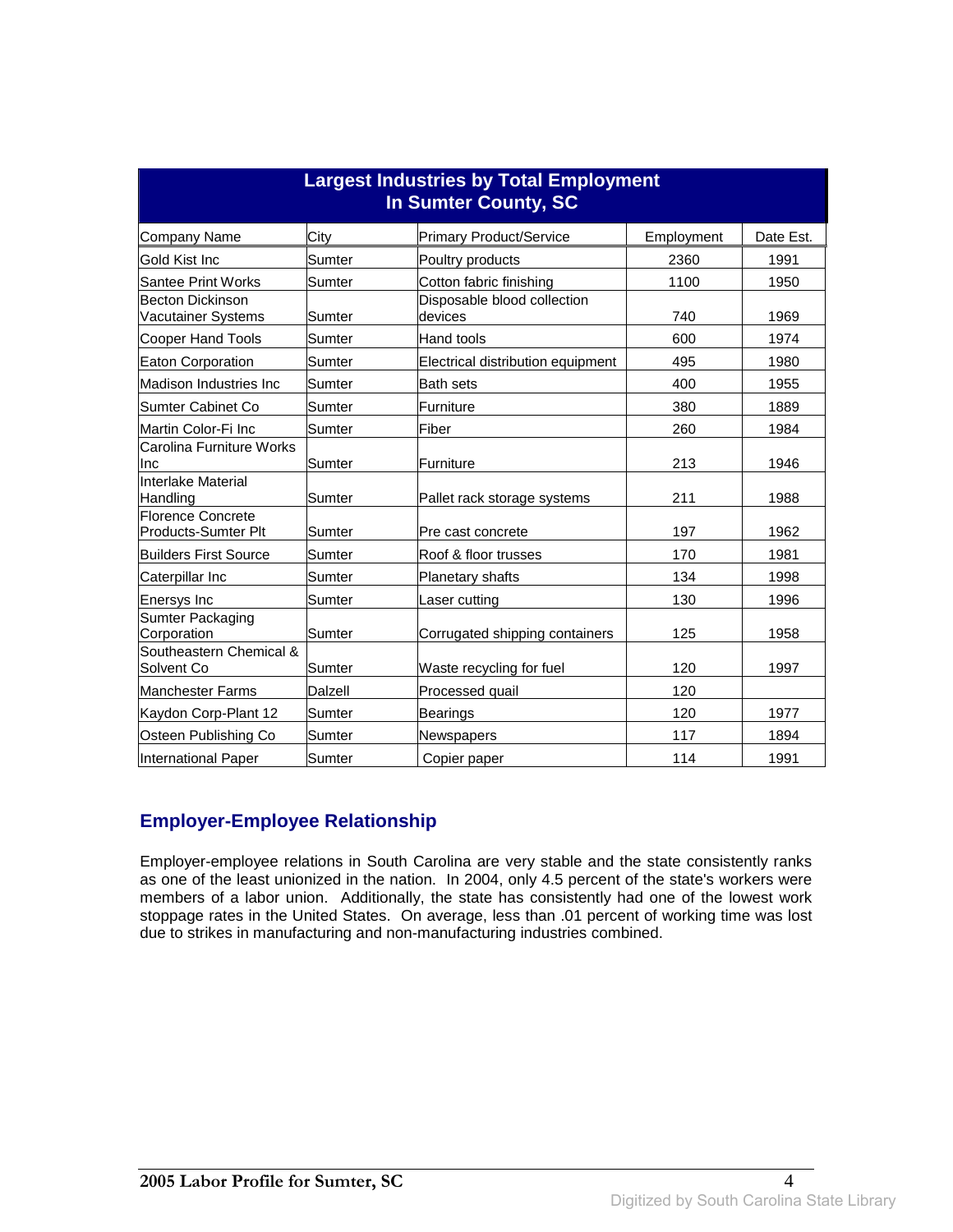### **Labor Force Participation & Unemployment**

| <b>Labor Force Participation &amp; Unemployment</b> |                       |                       |                |
|-----------------------------------------------------|-----------------------|-----------------------|----------------|
| Year                                                | 30 min.<br>Drive time | 45 min.<br>Drive time | South Carolina |
| Labor Force<br>(2004)                               | 44.325                | 119,182               | 2,046,179      |
| Labor Force<br>Change from 2000                     | $-4.538$              | $-4.747$              | 49,079         |
| Labor Force<br><b>Participation Rate</b>            | 40%                   | 44%                   | 49%            |
| Unemploy-<br>ment (2004)                            | 3.874                 | 9.317                 | 139.607        |
| Unemployment<br>Rate                                | 8.7%                  | 7.5%                  | 6.8%           |

The labor force participation rate is the percentage which results from dividing the labor force count by the total population.

Unemployment reflects the total number of persons who do not have a job and are actively seeking employment.

#### **Other Potential Sources of Labor Supply**

| <b>Total Jobs Lost</b><br><b>Due to Mass Closings and Layoffs</b><br><b>Past Two Years</b> |                       |                       |                |
|--------------------------------------------------------------------------------------------|-----------------------|-----------------------|----------------|
| Sector                                                                                     | 30 min.<br>Drive time | 45 min.<br>Drive time | South Carolina |
| Total                                                                                      | 42                    | 325                   | 22,196         |
| Manufacturing                                                                              | 40                    | 309                   | 19,196         |
| <b>Distribution</b>                                                                        | 1                     | 17                    | 1,213          |
| Service                                                                                    |                       |                       | 1,745          |
| Other                                                                                      |                       |                       | 42             |

Recent closings and layoffs are a rich source of skilled and experienced labor for companies seeking to locate or expand in a given area. Industries in which layoffs and closings occur can provide some indication of the skills and knowledge-base of many unemployed and underemployed workers in a region.

| <b>Commuters to Other Areas</b> |                       |                       |                |
|---------------------------------|-----------------------|-----------------------|----------------|
|                                 | 30 min.<br>Drive time | 45 min.<br>Drive time | South Carolina |
| Commuters to<br>other areas     | 9.848                 | 26,770                | 31,833         |

Source: 2000 U.S. Census of Population

 Workers commuting to places outside their resident are a significant source of experienced labor for new and expanding industries. These workers may be willing to consider an opportunity for employment nearer their place of residence.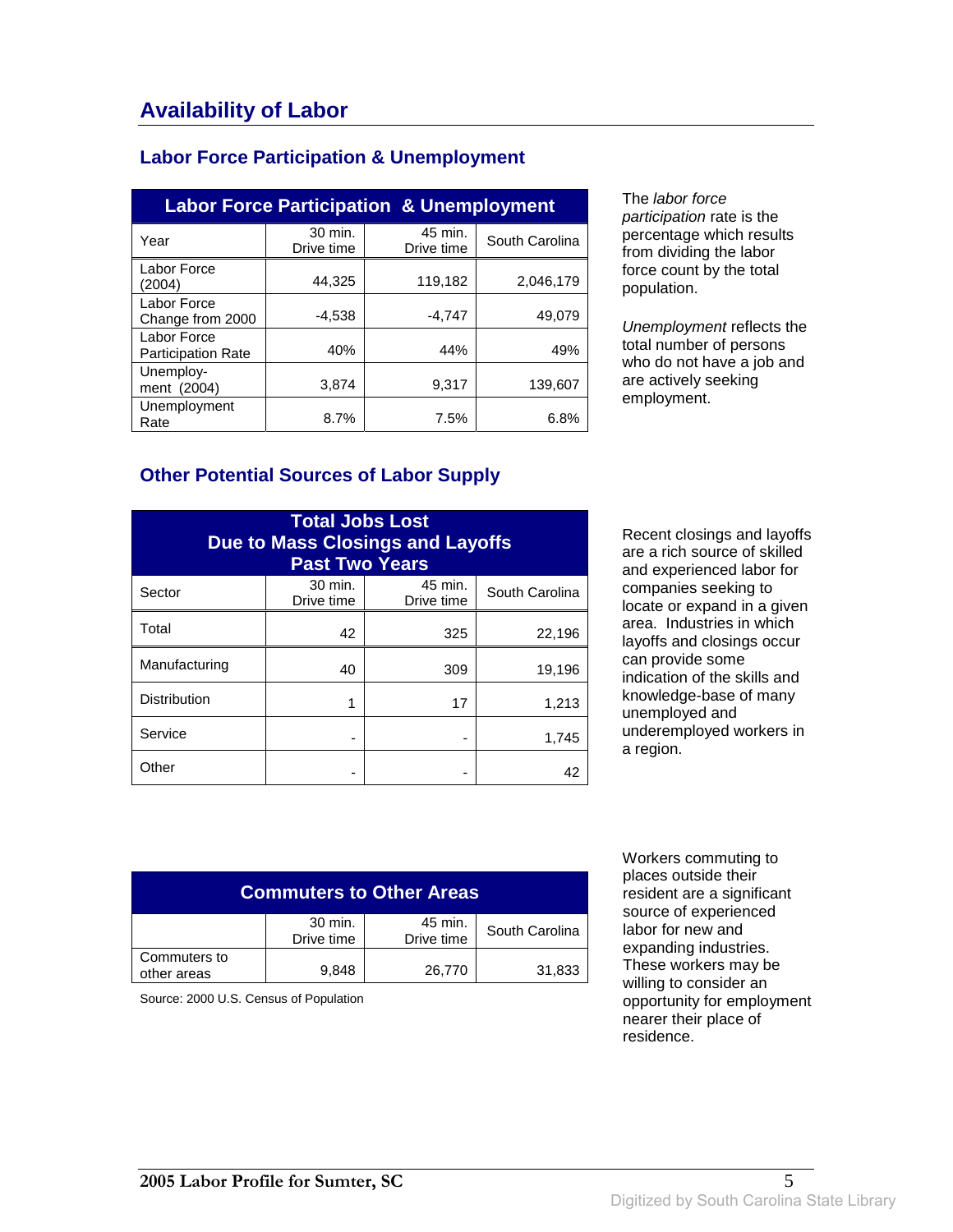### **Recent Graduates of South Carolina's Colleges and Universities**

| <b>Certificates/Degrees Conferred</b><br><b>From Technical Colleges</b><br>in Select Degrees Within 45 Minute Drive Time of Sumter County, SC |                                                        |  |
|-----------------------------------------------------------------------------------------------------------------------------------------------|--------------------------------------------------------|--|
| Degree Area                                                                                                                                   | Two Year Certificates/Degrees Conferred<br>2002 - 2004 |  |
| Computer and Information Sciences (Total)                                                                                                     | 65                                                     |  |
| Data Processing Technology                                                                                                                    | 65                                                     |  |
| Engineering Technologies (Total)                                                                                                              | 43                                                     |  |
| Electrical , Electronic & Communications                                                                                                      | 19                                                     |  |
| Mechanical Engineering/Tech                                                                                                                   | $\star$                                                |  |
| Mechanic & Repair Technologies (Total)                                                                                                        | 117                                                    |  |
| Industrial Electronics                                                                                                                        | $\star$                                                |  |
| <b>HVAC</b>                                                                                                                                   | $\star$                                                |  |
| Precision Production (Total)                                                                                                                  | 31                                                     |  |
| Machine Tool Technology/Machinist                                                                                                             | 26                                                     |  |

| <b>Graduation From South Carolina's</b><br><b>Four Year Colleges and Universities</b><br><b>In Select Degrees</b> |                  |                               |  |
|-------------------------------------------------------------------------------------------------------------------|------------------|-------------------------------|--|
|                                                                                                                   |                  | Degrees Conferred (2002-2004) |  |
|                                                                                                                   | <b>Bachelors</b> | Post- Grad                    |  |
| Computer and Information<br>Science (Total)                                                                       | 910              | 108                           |  |
| <b>Computer Engineering</b>                                                                                       | 150              | 149                           |  |
| <b>Computer Programming</b>                                                                                       | 12               | 5                             |  |
| Engineering & Related<br>Technologies (Total)                                                                     | 1,316            | 786                           |  |
| <b>Chemical Engineering</b>                                                                                       | 136              | 38                            |  |
| <b>Electrical Engineering</b>                                                                                     | 257              | 150                           |  |
| <b>Industrial Engineering</b>                                                                                     | 78               | 44                            |  |
| <b>Mechanical Engineering</b>                                                                                     | 268              | 95                            |  |
| Business Admin &<br>Management                                                                                    | 4,754            | 1,018                         |  |
| International Business/Trade                                                                                      | 178              | 276                           |  |

Source: South Carolina Commission on Higher Education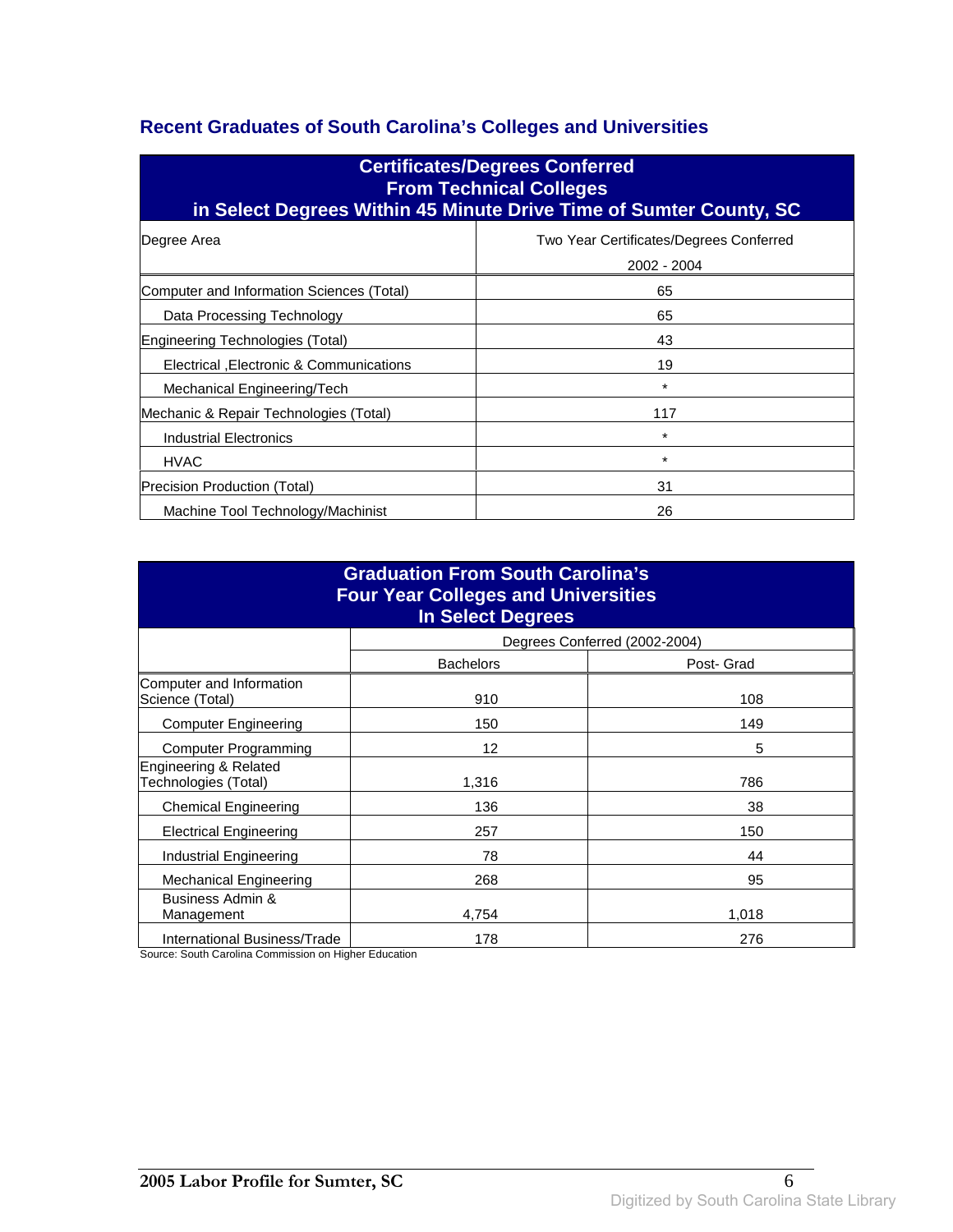## **Wages and Salaries**

| <b>Average Wage and Salary</b><br><b>Comparison</b> |                  |                |                      |
|-----------------------------------------------------|------------------|----------------|----------------------|
| Sector                                              | Sumter<br>County | South Carolina | <b>United States</b> |
| Avg. Weekly<br>Wages*                               | \$486            | \$581          | \$658                |
| Avg. Annual<br>Salarv*                              | \$25,267         | \$30,240       | \$37,508             |
| Avg. Hourly Prod.<br>Wages**                        | N/A              | \$14.73        | \$16.14              |

\*Covered Wages and Employment, 2003, SC Employment Securities Commission

\*\* Employment & Earnings, 2004, U.S. Department of Labor

| <b>Average Annual Salary</b><br><b>Manufacturing Sectors, 2004</b> |                      |                |  |
|--------------------------------------------------------------------|----------------------|----------------|--|
| Sector                                                             | <b>Sumter County</b> | South Carolina |  |
| <b>Manufacturing Total</b>                                         | \$30,817             | \$39,027       |  |
| Wood product                                                       | ***                  | \$30,808       |  |
| Nonmetallic mineral product                                        | ***                  | \$39,031       |  |
| Primary metal                                                      | ***                  | \$49,695       |  |
| Fabricated metal product                                           | \$36,879             | \$37,533       |  |
| Machinery                                                          | ***                  | \$39,952       |  |
| Computer and electronic product                                    | ***                  | \$40,186       |  |
| Electrical equipment and appliance                                 | ***                  | \$40,178       |  |
| Transportation equipment                                           | ***                  | \$44,099       |  |
| Furniture and related product                                      | ***                  | \$27,907       |  |
| Miscellaneous                                                      | ***                  | \$34,350       |  |
| Food                                                               | ***                  | \$26,620       |  |
| Beverage and tobacco product                                       | ***                  | \$35,765       |  |
| <b>Textile mills</b>                                               | \$29,114             | \$31,898       |  |
| Textile product mills                                              | ***                  | \$25,618       |  |
| Apparel                                                            | ***                  | \$23,705       |  |
| Paper                                                              | ***                  | \$55,139       |  |
| Printing and related support<br>activities                         | ***                  | \$36,634       |  |
| Petroleum and coal products                                        | ***                  | \$49,113       |  |
| Chemical                                                           | ***                  | \$50,870       |  |
| Plastics and rubber products                                       | ***                  | \$46,620       |  |

\*\*\*Indicates data suppressed

Source: Covered Wages and Employment, SC Employment Securities Commission